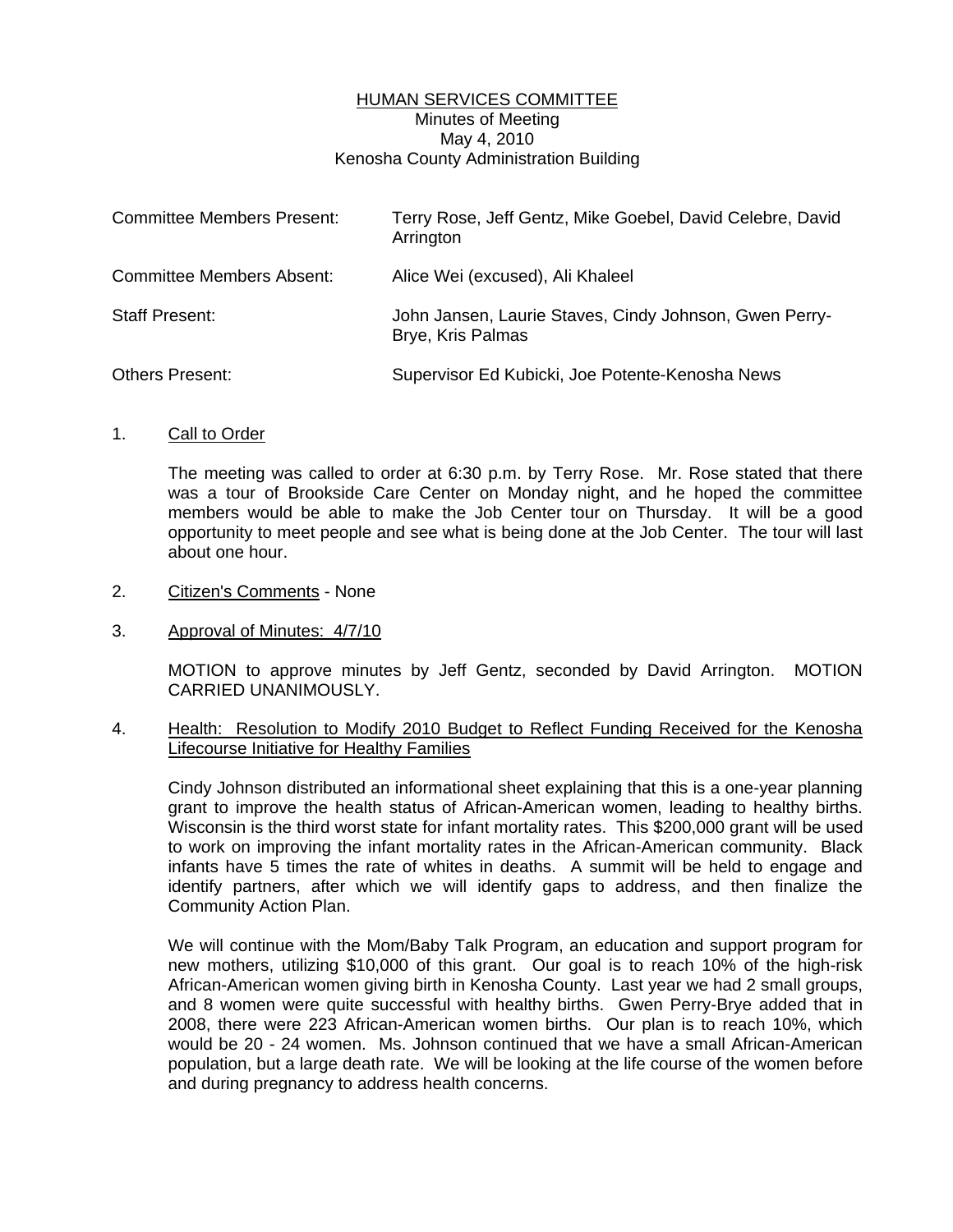Mike Goebel asked if we will be following up with the care of babies, etc. Ms. Johnson explained that that is part of our Health Division's care. We do a home visit after the baby's birth and continue if a woman needs it.

 This grant will continue over a span of 5 - 10 years, and we will receive \$1 - \$2 million to address this issue. This will be a continuing effort. Funding is through the Wisconsin Partnership Program Grant out of Madison, through an endowment fund from Blue Cross/Blue Shield. The funds are disbursed throughout the state of Wisconsin.

Jeff Gentz requested that this committee be updated on each of the 3 stages of this grant.

 David Arrington asked how we find these African-American mothers. Ms. Johnson replied that we have a collaboration with WIC through the Community Action Agency, and receive referrals from them. We can also get referrals from other agencies and schools. We have a nurse that works with the Reuther Infant Lab. Anyone can refer to our Health Division. We then contact the women and offer our services.

 MOTION to approve by Jeff Gentz, seconded by David Arrington. MOTION CARRIED UNANIMOUSLY.

# 5. Update from Brookside Care Center

 Laurie Staves, DHS Fiscal Director, explained the Statistical Comparison. There are 3 types of patient census at Brookside: Medicare, Medicaid (Title 19) and Private Pay. The 2010 revenue budget is \$12.6 million, and we are on target through 3/31 with \$3,153,232, which is almost 25%. Our average Medicare census through 4/21 was 25.4, and our goal was 25. We closed April 30th with 28 Medicare beds, and on Monday, we were at 31. Three beds were filled over the weekend. This new position has really helped us increase our Medicare census.

 Kris Palmas, Admissions Coordinator, stated that she works with the hospitals (they call her, or she goes there) and she provides tours for people, with her goal to fill Medicare beds. Medicare stays are usually short-term. Medicaid are long-term stays. Many don't know that Brookside also has rehab care through MJ Care, so she tries to get that word out. Brookside will be having a booth at the Aging Conference; Food, Folks & Spokes; and Relay for Life.

 Jeff Gentz congratulated Ms. Palmas for doing a good job, adding that he wants to see this succeed.

 MOTION to receive and file by Jeff Gentz, seconded by David Arrington. MOTION CARRIED UNANIMOUSLY.

### 6. DHS 2009 Year-end Close-out

 Laurie Staves distributed the 2009 DHS Year-End Close-Out Summary. The Brookside budget is separate from the rest of the DHS budget, but they are still part of the Dept. of Human Services. Brookside had an excess operating revenue of \$486,100, mainly from the Medicare census. We had budgeted for \$605,000 for Supplemental Payment, but received an extra \$519,000. We lose about \$120 per day on Medicaid beds and the State recognizes this loss of reimbursement. This state Supplemental Payment is meant to help offset this loss. The State bed assessment had been \$75 per month, but effective 7/1/09, it increased to \$150. This was not included in our budget, because the State increased it during the year 2009. It will be increasing to \$170 on 7/1/10. We are passing that State